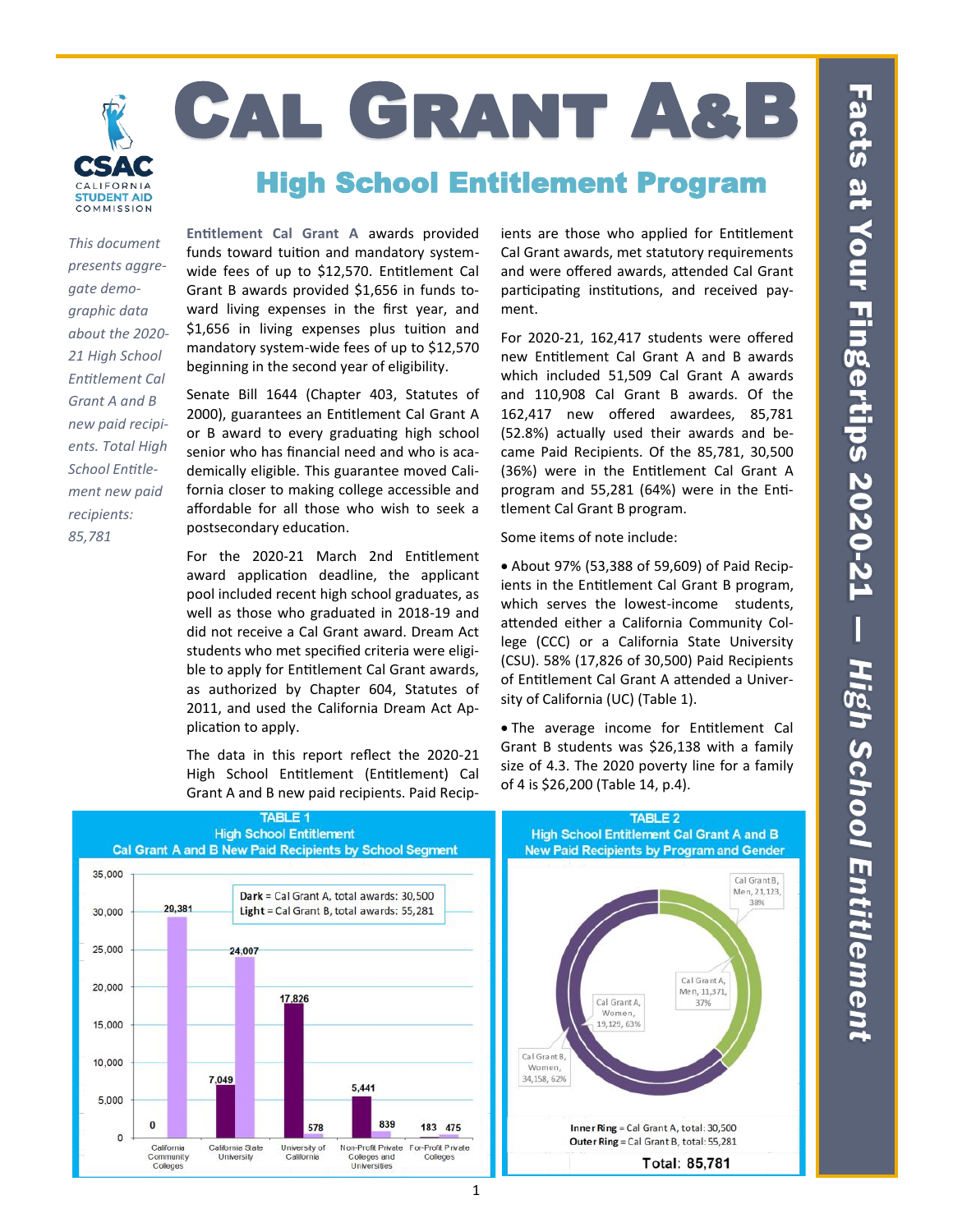# A Entitlement Cal Grant

**Award requirements** include financial eligibility, a minimum 3.0 grade point average (GPA) and graduation from high school primarily in 2019-20, or 2018- 19 for those who did not receive a Cal Grant award in the year immediately following high school graduation. Cal Grant A awards provide for full tuition and system-wide fees at the California State University (\$5,742) and the University of California (\$12,570), as well as tuition support at independent California colleges and universities (\$9,084), private for-profit institutions accredited by the Western Association of Schools and Colleges (\$8,056), and private for-profit colleges (\$4,000). The following charts include data on High School Entitlement Cal Grant A new paid recipients by: school segment, GPA, income, and age.

|                                               | TABLE 3 |  |  |  |
|-----------------------------------------------|---------|--|--|--|
| al Grant A Average Parental Assets by Segment |         |  |  |  |
| <b>School Segment</b>                         | Assets  |  |  |  |
| Califomia Community Colleges                  | N/A     |  |  |  |
| University of California                      | \$2,777 |  |  |  |
| Califomia State University                    | \$4,735 |  |  |  |
| Non-Profit Private Colleges & Universities    | \$3,881 |  |  |  |
| <b>For-Profit Private Colleges</b>            | \$1,053 |  |  |  |

 $\overline{c}$ 

\* Assets do not include the primary residence or retirement plans; 98.5 percent of new paid recipients are dependent.

TABLE 4



### TABLE<sub>5</sub> **Cal Grant A New Paid Recipients by GPA**



**TABLE 6** 



Total: 30,500

**TABLE 7** 



# Facts at Your Fingertips 2020-21

**California Student Aid Commission**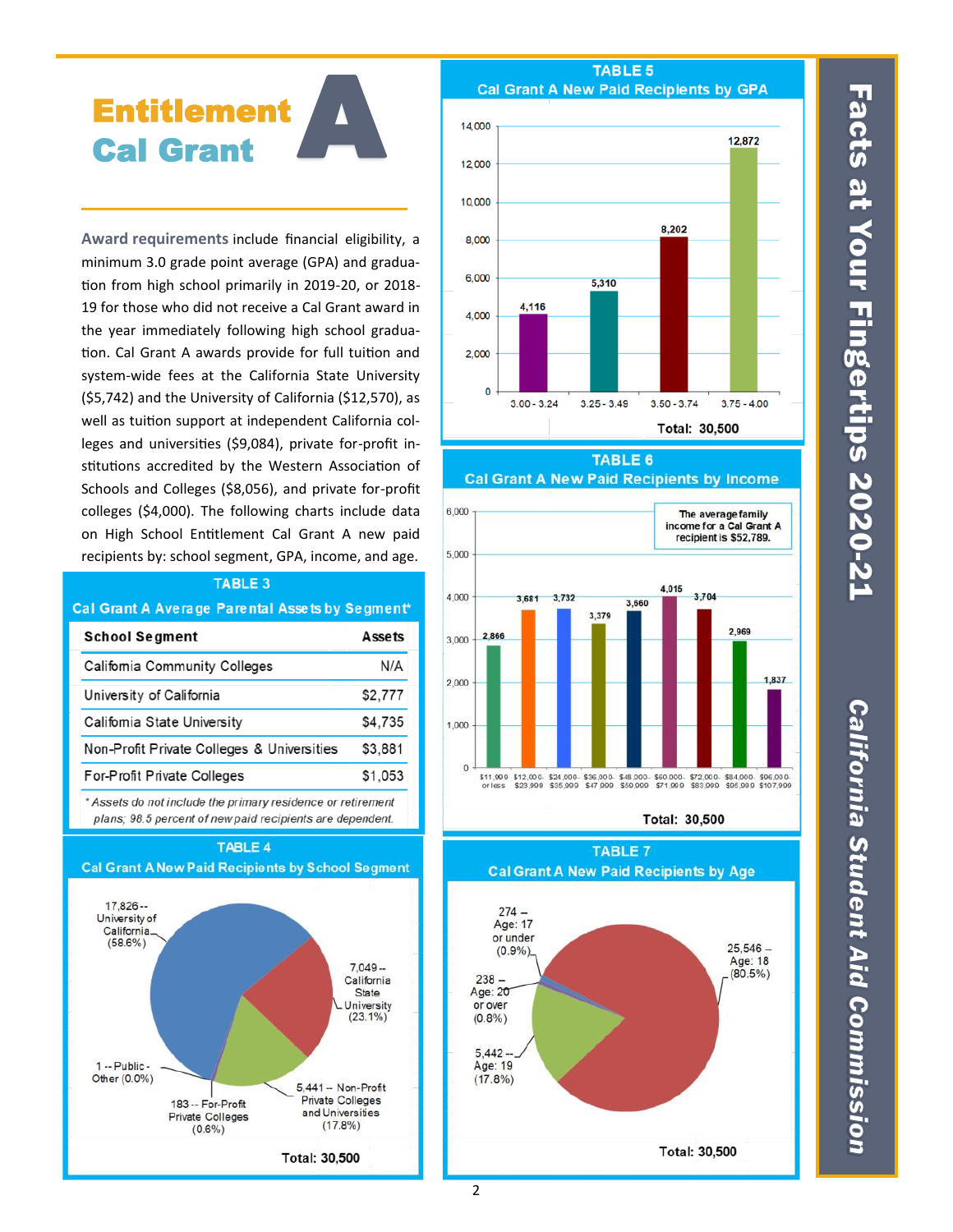# **Entitlement Cal Grant**

Award requirements include financial eligibility, a minimum 2.0 GPA and graduation from high school primarily in 2019-20, or 2018-19 for those who did not receive a Cal Grant award in the year immediately following high school graduation. Cal Grant B awards provide up to \$1,656 for books and living expenses for first-year students. Beginning with the recipient's second year of attendance, Cal Grant B awards also help pay for tuition and fees at public and independent four-year colleges or other qualifying institutions. The following charts include data on High School Entitlement Cal Grant B new paid recipients by: school segment, GPA, income, and age.

### **TABLE 8**

### Cal Grant B Average Parental Assets by Segment\*

| <b>School Segment</b>                      | Assets  |
|--------------------------------------------|---------|
| <b>Califomia Community Colleges</b>        | \$407   |
| University of California                   | \$2,082 |
| Califomia State University                 | \$429   |
| Non-Profit Private Colleges & Universities | \$1,364 |
| For-Profit Private Colleges                | \$439   |
|                                            |         |

\* Assets do not include the primary residence or retirement plans; 95.5 percent of new paid recipients are dependent.

**TABLE 9** 

**Cal Grant B New Paid Recipients by School Segment** 

### $29.381 -$ California Community College (53.1%)  $24.007 -$ California **State** University  $(43.4\%)$ 1 -- Public -Other (0.0%) 839 -- Non-Profit 578 475 -- For-Profit Private Colleges and University of **Private Colleges** Universities (1.5%) California  $(0.9\%)$  $(1.0\%)$ Total: 55,281

### TABLE 10 **Cal Grant B New Paid Recipients by GPA**



TABLE<sub>11</sub> **Cal Grant B New Paid Recipients by Income** 



### Total: 55.281



**TABLE 12 Cal Grant B New Paid Recipients by Age** 



# **Facts at Your Fingertips 2020-21**

**California Student Aid Commission**